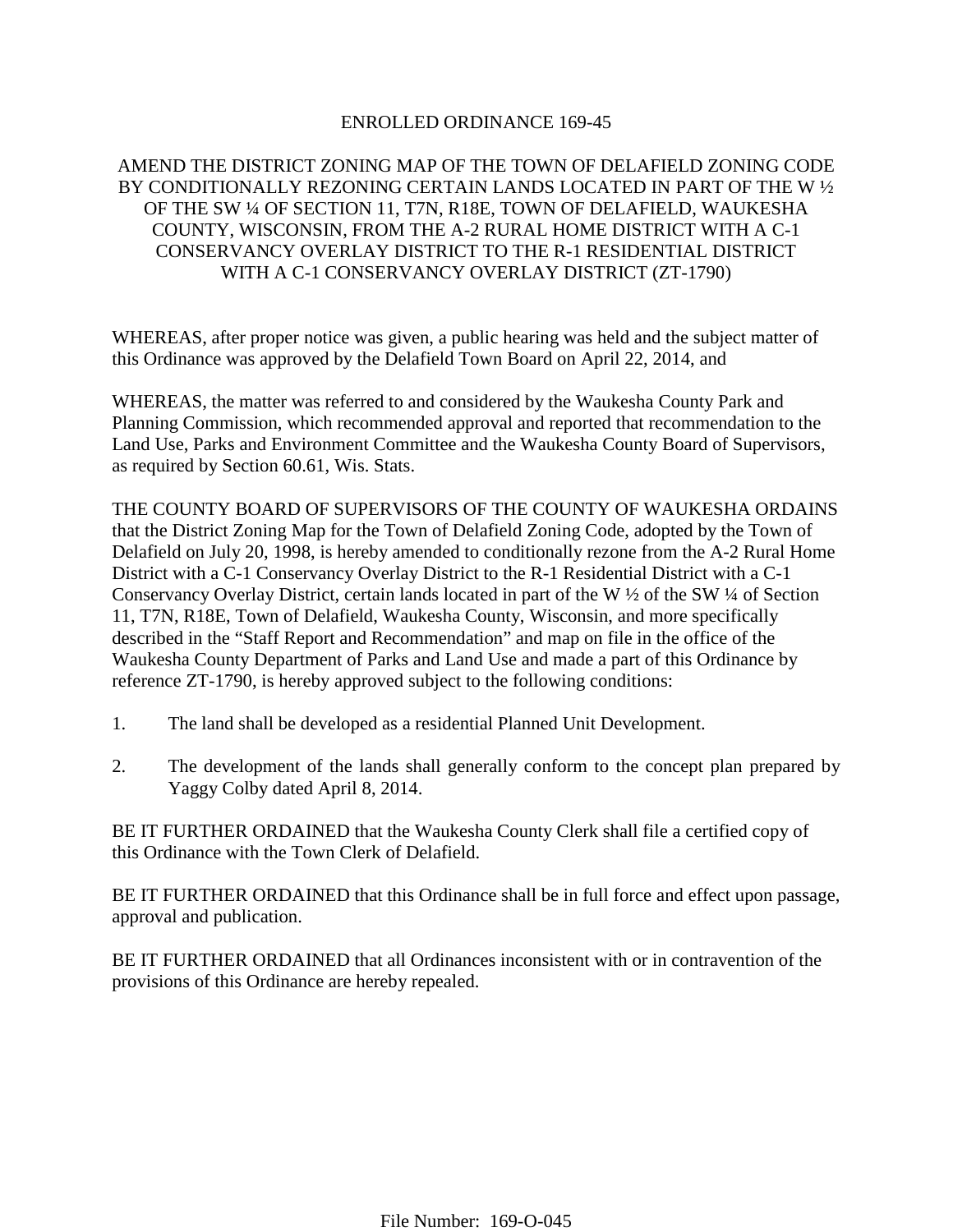AMEND THE DISTRICT ZONING MAP OF THE TOWN OF DELAFIELD ZONING CODE BY CONDITIONALLY REZONING CERTAIN LANDS LOCATED IN PART OF THE W 1/2 OF THE SW 1/4 OF SECTION 11, T7N, R18E, TOWN OF DELAFIELD, WAUKESHA COUNTY, WISCONSIN, FROM THE A-2 RURAL HOME DISTRICT WITH A C-1 CONSERVANCY OVERLAY DISTRICT TO THE R-1 RESIDENTIAL DISTRICT WITH A C-1 CONSERVANCY OVERLAY DISTRICT (ZT-1790)

Presented by: Land Use, Parks, and Environment Committee

Walter L. Kolb, Chair **Jim Batzko** Tennilèr Glant Keith Hammi Eric Highum Pauline T<del>. J</del>aske llinare Thomas J. Schellinger

The foregoing legislation adopted by the County Board of Supervisors of Waukesha County, Wisconsin, was presented to the County Executive on:

Date: 8/26/14 LAILNAL  $\overline{\prime}$ Kathleen Novack, County Clerk

The foregoing legislation adopted by the County Board of Supervisors of Waukesha County, Wisconsin, is hereby:

Approved:  $\bigtimes$ Vetoed:  $8 - 27 - 14$ Date:

Daniel P. Vrakas, County Executive

169-O-045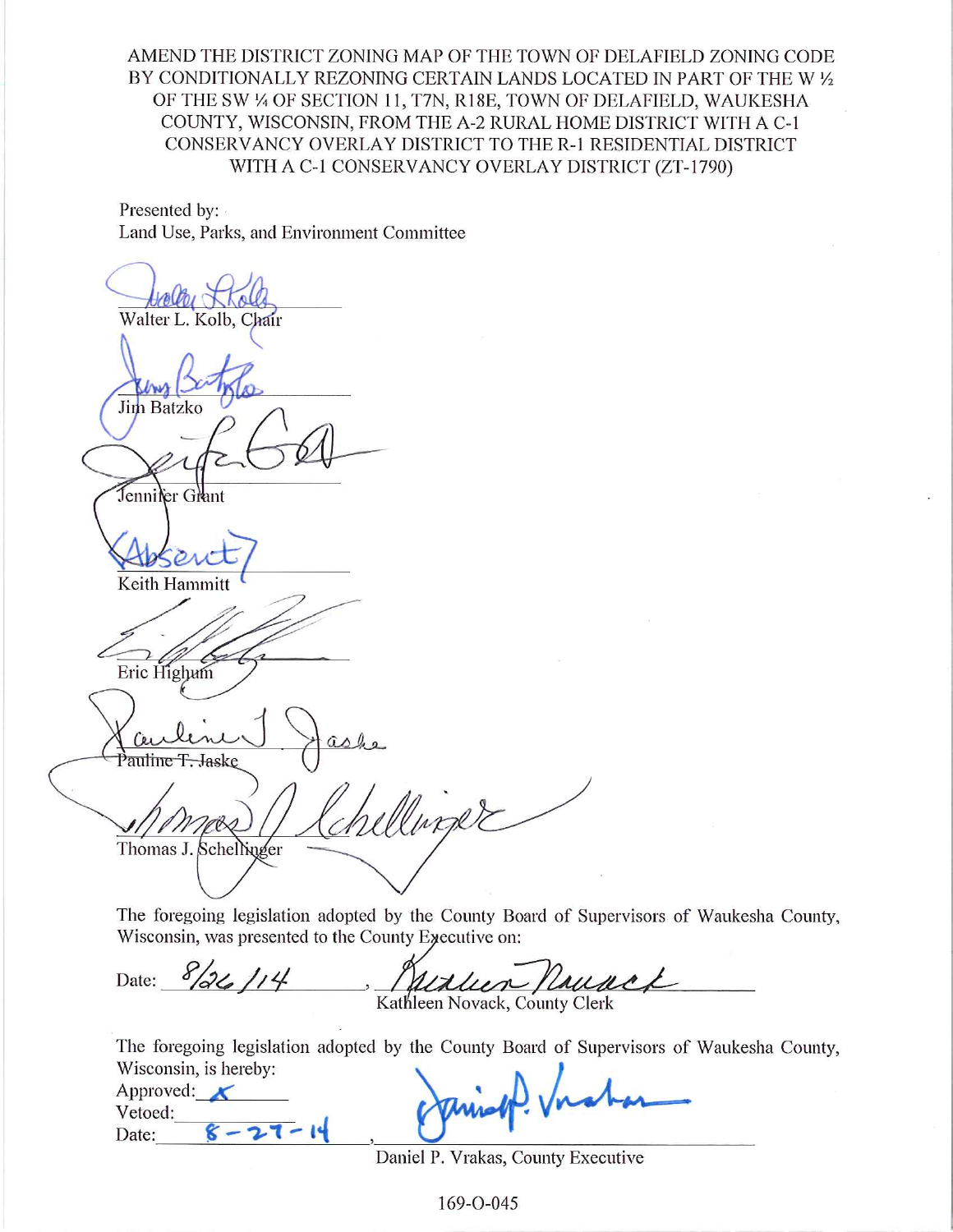#### **COMMISSION ACTION**

The Waukesha County Park and Planning Commission after giving consideration to the subject matter of the Ordinance to amend the Town of Delafield Zoning Code hereby recommends approval of ZT-1790 (Thomas and Polly Kranick) in accordance with the attached "Staff Report and Recommendation".

#### PARK AND PLANNING COMMISSION

July 17, 2014

Percyring

Robert Peregrine, Chairperson

ABTAINED

Jim Siepmann, Vice Chairperson

Callis-

William Mitchell

Ĥ.

lang Hoorles

Gary Goodchild

<u>| Jual Cer</u> Walter Kolb

Paten a Haull Pat Haukohl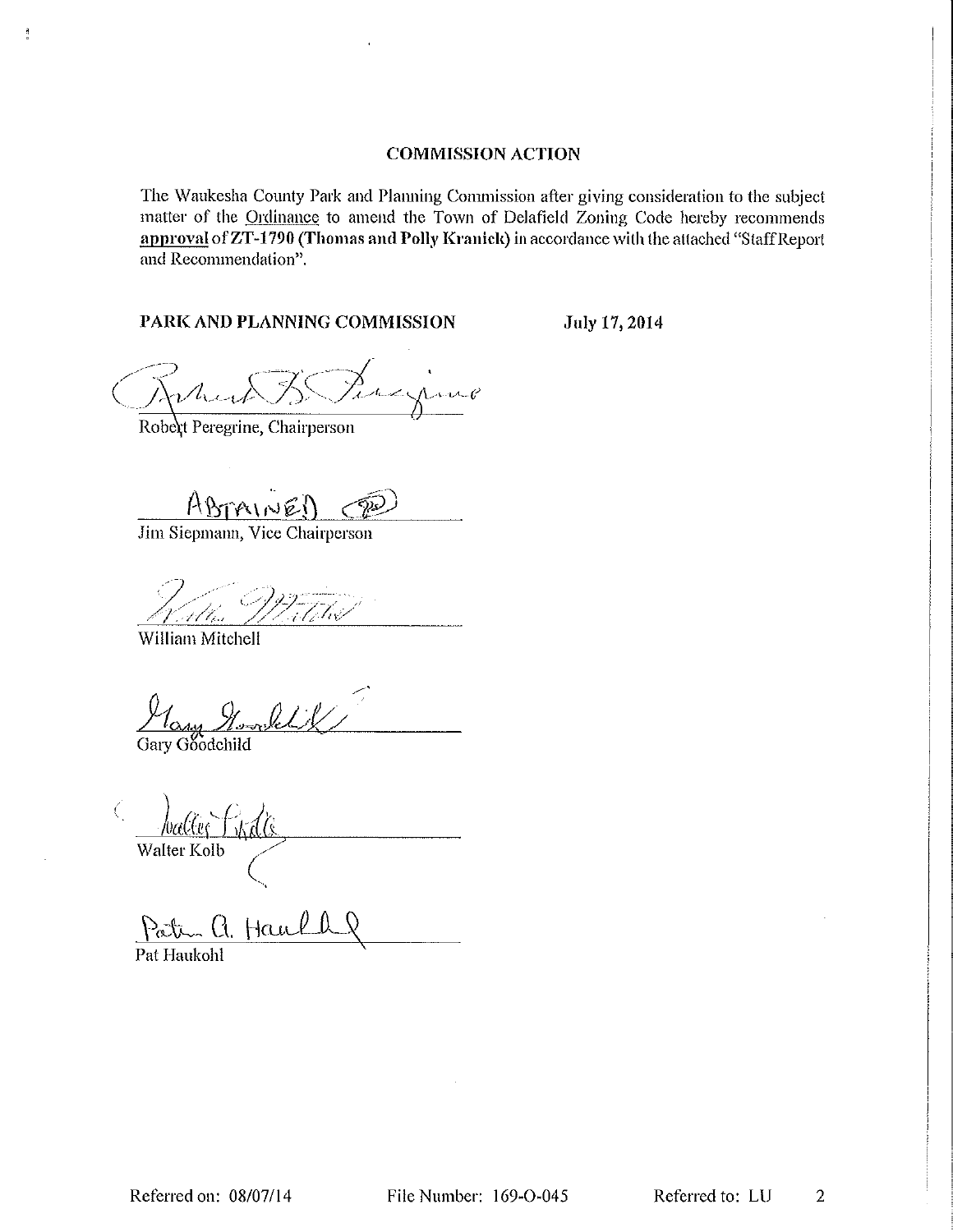### WAUKESHA COUNTY DEPARTMENT OF PARKS AND LAND USE STAFF REPORT AND RECOMMENDATION **ZONING MAP AMENDMENT**

#### DATE:

 $\frac{1}{2}$ 

July 17, 2014

**FILE NO.:** 

PETITIONER:

ZT-1790  $\mathbb{R}^2$ 

Thomas and Polly Kranick 1517 W. Pierce St. Milwaukee, WI 53204

TAX KEY NO.'s:

DELT 0763.983 and 0764.997

#### **LOCATION:**

Part of the West 1/2 of the SW 1/4 of Section 11, T7N, R18E, Town of Delafield, containing approximately 151.29 acres.

| <b>EXISTING ZONING:</b>   | A-2 Rural Home District with a C-1 Conservancy Overlay District<br>(Town) and the portions of the site that are subject to County<br>Shoreland Zoning are zoned EC Environmental Corridor District.<br>Agricultural and natural resource lands. |  |  |  |  |  |  |
|---------------------------|-------------------------------------------------------------------------------------------------------------------------------------------------------------------------------------------------------------------------------------------------|--|--|--|--|--|--|
| <b>EXISTING LAND USE:</b> |                                                                                                                                                                                                                                                 |  |  |  |  |  |  |
| <b>PROPOSED ZONING:</b>   | R-1 Residential District with C-1 Conservancy Overlay District to<br>remain (Town). EC Environmental Corridor District to remain<br>unchanged (County).                                                                                         |  |  |  |  |  |  |
| PROPOSED LAND USE:        | Conservation design subdivision.                                                                                                                                                                                                                |  |  |  |  |  |  |
| PUBLIC HEARING DATE:      | March 4, 2014,                                                                                                                                                                                                                                  |  |  |  |  |  |  |

### **PUBLIC REACTION:**

Several members of the public spoke. Comments generally included concerns about the proposed density being too high, impacts on the aquifer, pond maintenance, screening of adjacent lands and drainage. It should be noted that the density of the project was reduced (from 95 to 80 lots) after the initial public hearing.

### TOWN PLAN COMMISSION ACTION:

The Town of Delafield Plan Commission, at their meeting of April 15, 2014, voted to approve the rezoning conditioned upon the land being developed as a Planned Unit Development Conditional Use in general conformance with the concept plan prepared by Yaggy Colby dated April 8, 2014.

### **TOWN BOARD ACTION**

On April 22, 2014, the Town of Delafield Board recommended conditional approval subject to the property being developed as a PUD and subject to general conformance with the concept plan with a date of April 8. 2014.

File Number: 169-0-045

Referred to: LU

3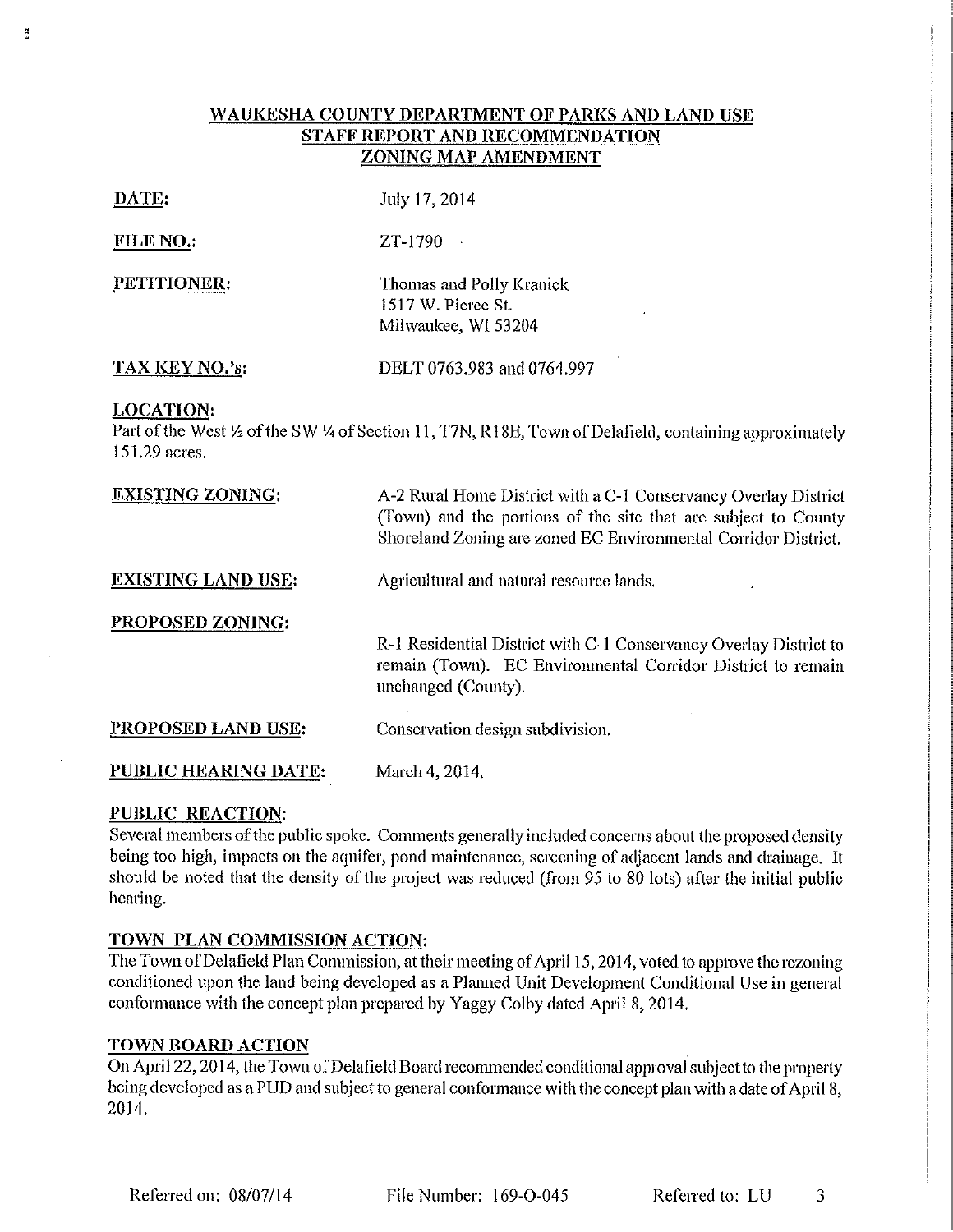ų

#### CONFORMANCE WITH THE WAUKESHA COUNTY DEVELOPMENT PLAN AND THE TOWN OF DELAFIELD COMPREHENSIVE DEVELOPMENT PLAN:

The Waukesha County Comprehensive Development Plan and the Town of Delafield Comprehensive Plans designate the lands in the Suburban I Density Residential Category (1.5 to 2.9 acres per dwelling unit) with lands in the southeastern part of the property designated Environmental Corridor (maximum one dwelling unit per five acres). There are 80 lots proposed on a total of 151 acres. Plan density requirements would allow for 86 lots, so the proposal complies with density parameters. All building envelopes are located outside of the environmental corridor. The proposed use complies with the purpose and intent of both plans.

#### **STAFF ANALYSIS:**

The lands that are proposed to be rezoned are located to the north of Pewaukee Lake between C.T.H. "KE" on the north and Franciscan Road to the south. The property is a little more than 150 acres in size. A preliminary plat has been prepared which shows the lands being developed in a conservation design format (see Exhibit "A"). The vast majority of the environmental corridor (EC) lands will be conserved in an outlot to be owned in common by all subdivision lot owners. Some EC extends onto the back portion of eight (8) of the proposed lots in the southeast corner of the subdivision. As part of the subdivision review process, the Planning and Zoning Division Staff has required that the EC be field delineated and recommended that the plat layout be revised to place still more of the EC acreage within the outlot area. However, it should be noted that the EC areas are proposed to be subject to preservation restrictions, regardless as to whether the EC areas are located within outlots or on the back of private lots.

The project would be served by two points of access to existing roadways to the north and west (C.T.H. "KE" and Maple Avenue). A third access point is likely to occur in the future to connect to lands to the east should they develop. The property will be developed under the Town's PUD provisions. The Town's PUD provisions call for density of 60,000 square feet per dwelling unit under the proposed R-1 District with EC areas permitted density credit of one dwelling unit per five acres. The R-1 PUD provisions require a minimum of 40% of the site to be conserved in open space. The project well exceeds this threshold in providing approximately 52% open space. The R-1 PUD provisions allow for lot sizes of a minimum of 30,000 square feet and require 75% open space for each lot. However, the Town is considering further amendments to the lot open space requirements which may allow for more hard surfaces on the proposed lots in the future.

Open space areas will be provided around the entire perimeter of the proposed subdivision plat. A large outlot will also be provided within the central portion of the plat with lots configured to back up to the open space. The largest proposed area of conserved open space is located in the southeast corner of the property and will include the majority of the EC area that is characterized by wooded and sloping conditions. This area is also traversed by a small navigable stream. This conserved natural land will preserve the substantial buffer zone that currently exists between the developed lands both north and south of the lands proposed to be platted.

In response to concerns raised by neighbors at the public hearing, the developer's consultants have researched well logs for existing homes in the area and found that the vast majority of wells in the area are not experiencing draw down of water supply. Of the few that are, it appears as though there is a shale layer that is a constricting factor. The petitioner has indicated that the proposed new wells would be located within the shallow aquifer where water supply has not been documented to be an issue. County resources suggest that the subject lands are located in either a moderate or high groundwater recharge area. It should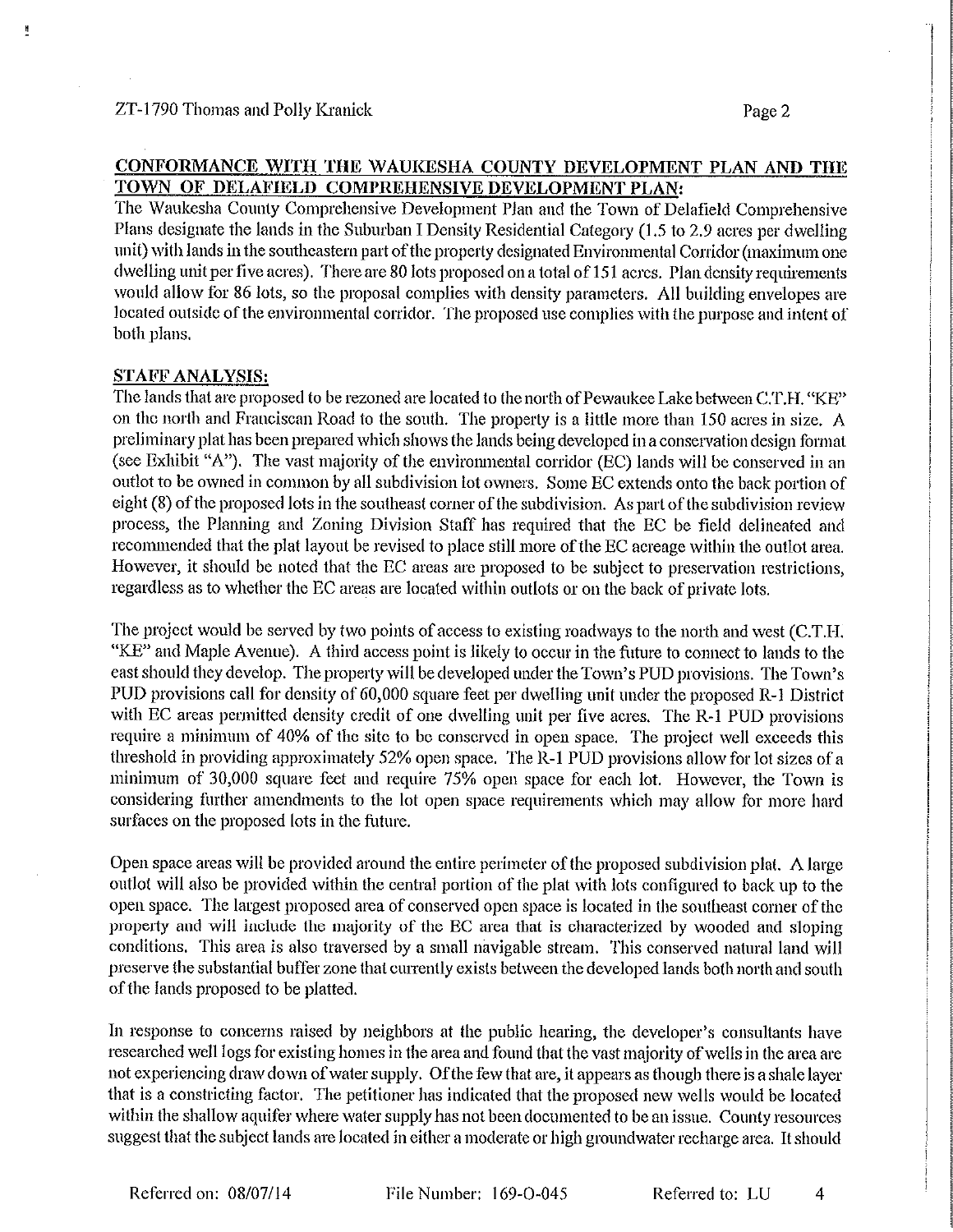#### ZT-1790 Thomas and Polly Kranick

also be noted that storm water runoff will be collected in storm water facilities and a portion will be infiltrated on site which will help re-charge ground water supply. In addition, considerable open space and vegetative cover will be preserved in perpetual open space, which should also provide additional groundwater recharge on the site.

#### **STAFF RECOMMENDATION:**

It is the opinion of the Planning and Zoning Division Staff that this request be approved subject to the conditions imposed by the Town as follows:

- $\mathbf{1}$ . The land shall be developed as a residential Planned Unit Development.
- $2.$ The development of the lands shall generally conform to the concept plan prepared by Yaggy Colby dated April 8, 2014.

The rezoning and the related subdivision plat being proposed comply with plan recommendations relative to density and preservation of natural resources. The proposed conservation design layout will ensure the preservation of the large area of environmental corridor on site, predominantly in perpetual open space to be held in common by all lot owners within the development.

Respectfully submitted.

# Jason Fruth

Jason Fruth Planning and Zoning Manager

Attachments: Exhibit "A", Map and Town Ordinance

N:\PRKANDLU\Planning and Zoning\Rezones\Staff Reports\1790 Kranick dIt.doc

File Number: 169-O-045

Referred to: LU 5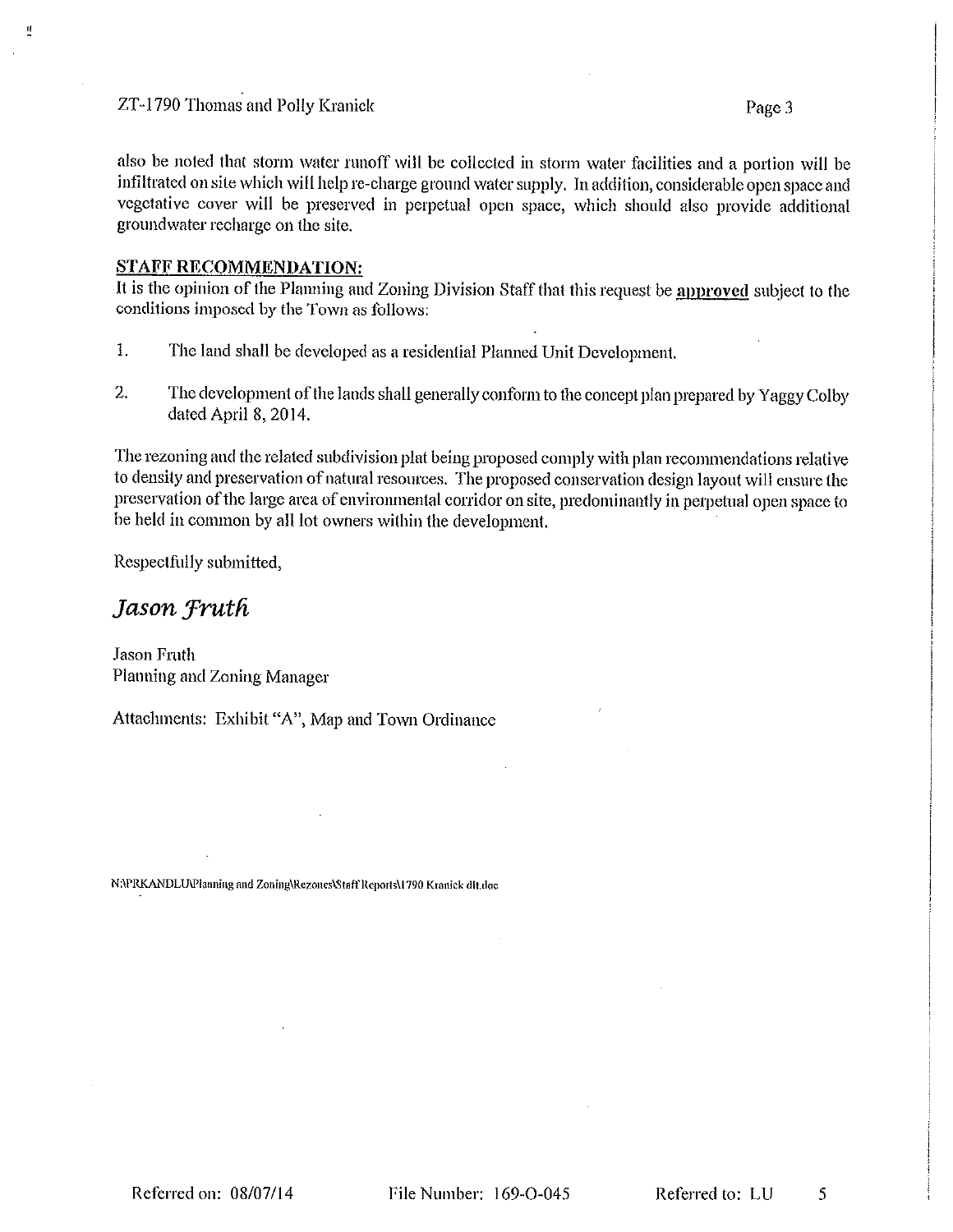

 $\mathbf{r}$ 

File Number: 169-O-045

Referred to: LU

 $\circ$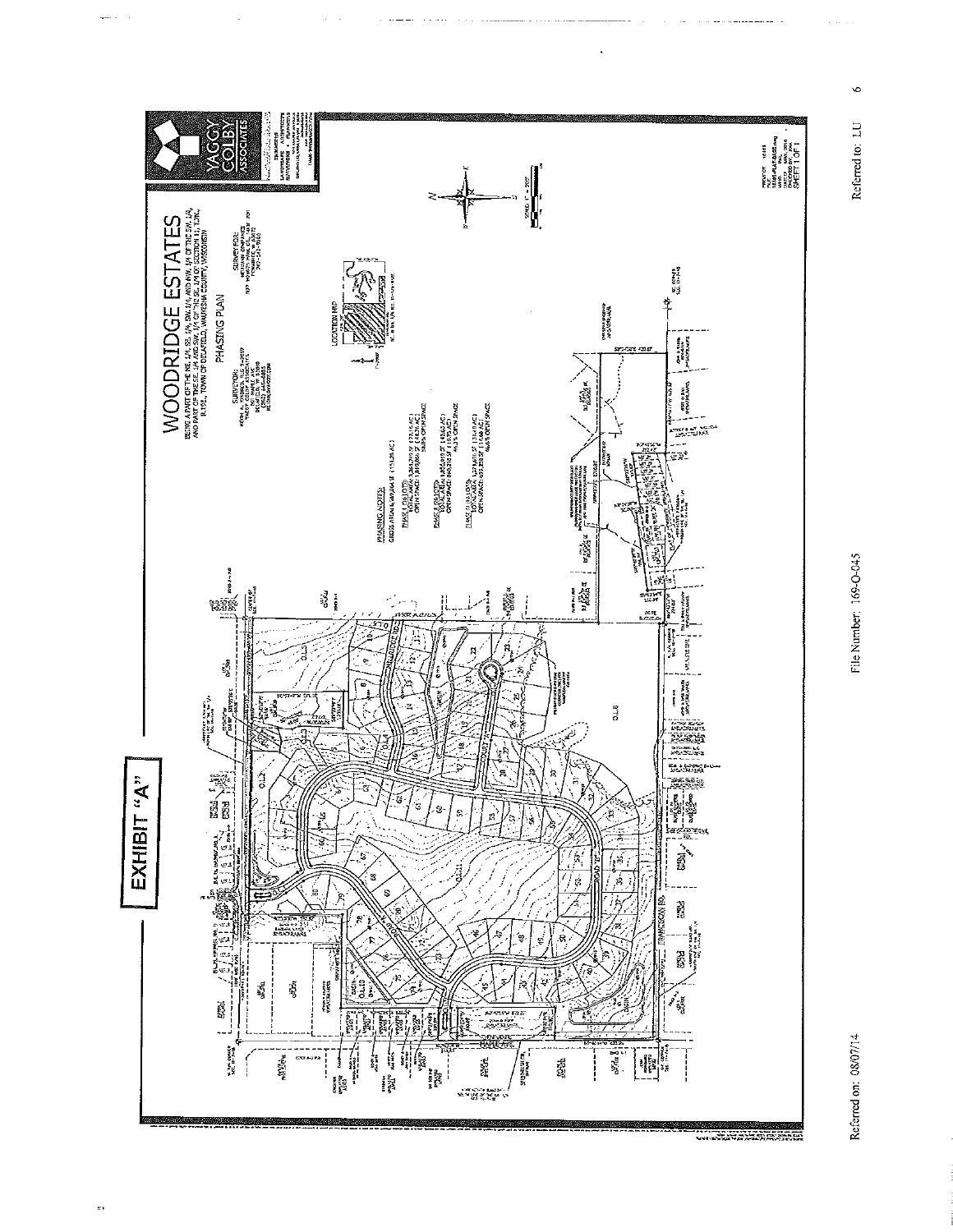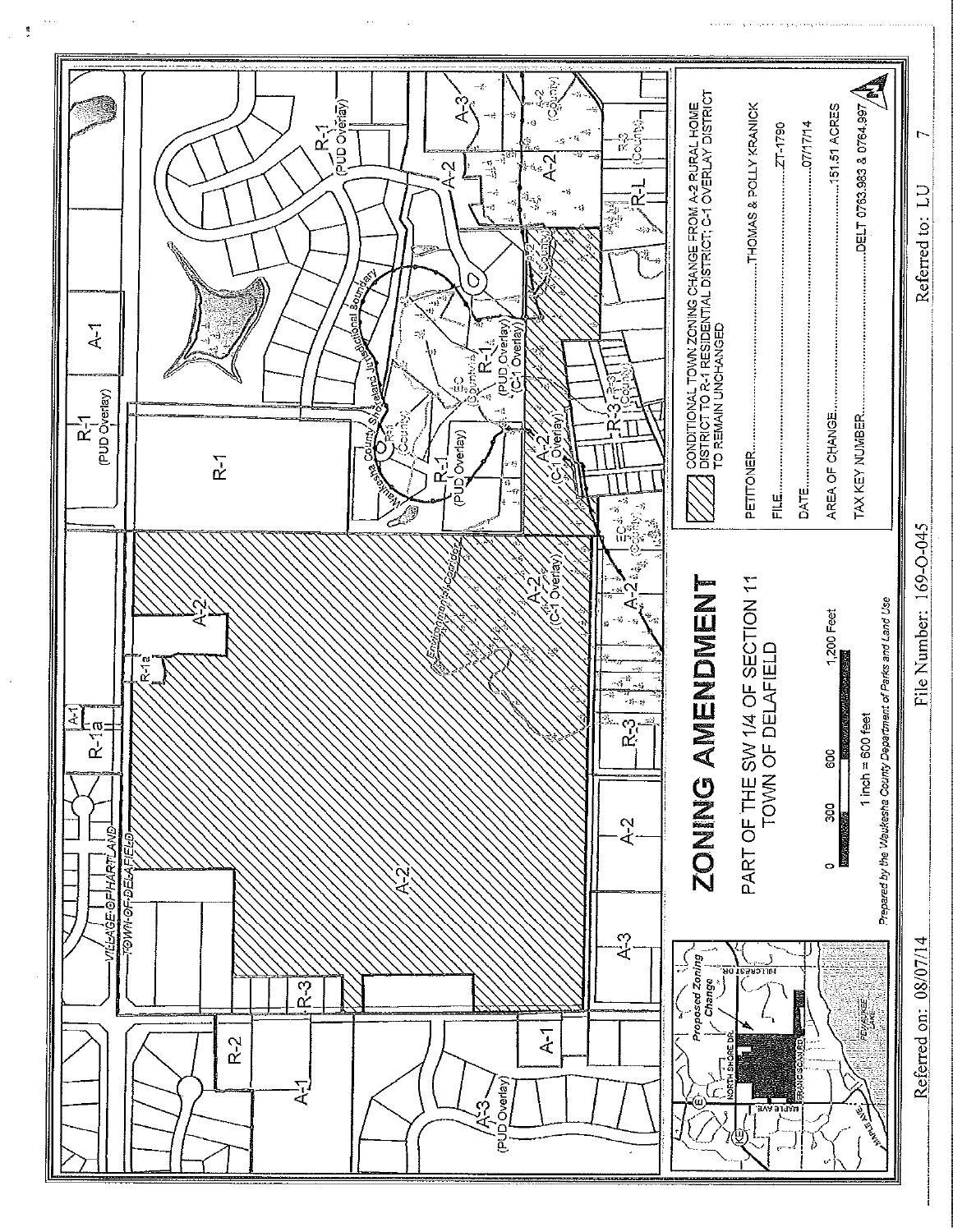State of Wisconsin

#### Town of Delafield

Waukesha County

# Ordinance No.  $2014 - 05$

#### An Ordinance to amend the Zoning Map

of the Town of Delafield from A-2 to R-1 (PUD) on lands located in the Southeast % and Southwest 1/4 of Section 11, Town 7 North Range 18 East, Town of Delafield, Waukesha County Wisconsin.

The Town Board of Delafield, Waukesha County, Wisconsin, DOES HEREBY ORDAIN AS FOLLOWS:

Section 1:

The Town of Delafield Zoning Map is hereby amended to change the zoning classification from A-2 to R-1PUD on the following described parcels of land;

Being all that part of the Northeast 1/4, Southeast 1/4, Southwest 1/4 and Northwest 1/4 of the Southwest 1/4, and part of the Southeast 1/4 and Southwest 1/4 of the Southeast 1/4 of Section 11, Township 7 North, Range 18 East, Town of Delafield, Waukesha County, Wisconsin, more particularly described as follows:

Commencing at the West 1⁄4 corner of said Section 11; thence S89°27'48" B, along the North line of the Southwest 1/4 of said Section 11, 820.76 feet; thence S00°13'30"E, 50.00 feet to the Southerly right-ofway of North Shore Drive (C.T.H. "KE") and the point of beginning of the hereinafter described lands: thence S89°27'48"E, along said South right-of-way, 1,042.41 feet; thence S02°04'57"W, 178.82 feet; thence S78°35'36"E, 67.50 feet; thence N74°33'13"E, 87.60 feet; thence S02°10'12"W, 92.58 feet: thence S22°40'00"E, 48.00 feet; thence S02°00'00"W, 277.00 feet; thence S89°27'48"E, 230.00 feet; thence N00°52'47"W, 581.10 feet; thence S89°27'48"E, 470.58 feet to the East line of the Southwest 1/4 of said Section 11; thence S00°27'27"W, along said East line, 2,196.61 feet; thence S89°43'25"E, 1,717.13 feet; thence S00°34'50"E, 420.20 feet to the South line of the Southeast 1/4 of said Section 11; thence N89°43'17"W, along the South line of the Southeast 1/4 of said Section 11, 635.61 feet; thence N00°41'10"W, 212.42 feet; thence S81°35'31"W, 373.07 feet; thence N08°24'29"W, 30.00 feet; thence S81°40'05"W, 504.20 feet; thence S05°03'54"E, 110.69 feet to the South line of the Southeast 1/4 of said Section 11; thence N89°43'17"W, along said South line, 224.03 feet to the South 1/4 corner of said Section 11; thence N00°27'27"E, along the West line of the Southeast 1/4 of said Section 11, a distance of 33.00 feet to the Northerly right-of-way of Franciscan Road as extended; thence N89°21'24"W, along said Northerly right-of-way as extended, 2,653.10 feet to the West line of the Southwest 1/4 of said Section 11; thence N00°40'14"W, along the West line of the Southwest 1/4 of said Section 11, a distance of 622.27 feet; thence S89°21'24"B, 210.06 feet; thence N00°40'14"W, 622.27 feet; thence N89°21'24"W, 210.06 feet to the West line of the Southwest 1/4 of said Section 11; thence N00°40'14"W, along said West line, 119.53 feet; thence S89°27'48"E, 210.00 feet; thence N00°40'14"W, 622.26 feet; thence S89°27'48"E, 605.75 feet; thence N00°13'30"W, 592.92 feet to the point of beginning. Said lands contain 6,590,038 sq.ft. or 151.29 acres.

#### **RECEIVED**

JUN 36 2014

DEPT OF PARKS & LAND USE

8

Referred to: LU

Referred on: 08/07/14

File Number: 169-0-045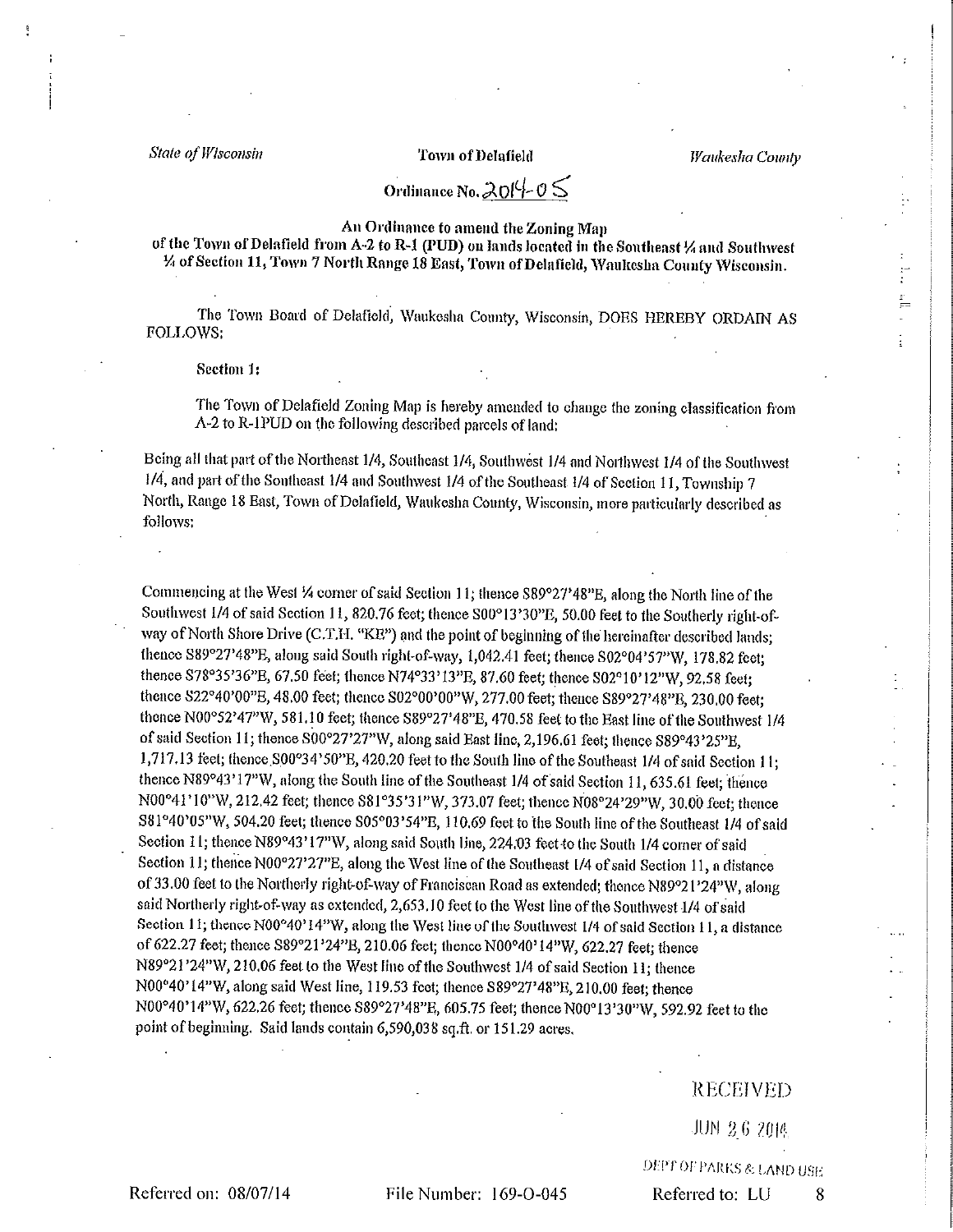Section 2:

The rezoning of these lands is conditioned upon satisfaction of the following items:

- А. The land shall be developed as a residential Planned Unit Development.
- $B.$ The development of the lands shall generally conform to the concept plan prepared by Yaggy Colby dated April 8, 2014.

#### Section 3: Severability.

The several sections of this ordinance are declared to be severable. If any section or portion thereof shall be declared by a court of competent jurisdiction to be invalid, unlawful or unenforceable, such decision shall apply only to the specific section or portion thereof directly specified in the decision, and shall not affect the validity of any other provisions, sections or portions thereof of the ordinance. The remainder of the ordinance shall remain in full force and effect. Any other ordinances whose terms are in conflict with the provisions of this ordinance are hereby repealed as to those terms that conflict.

#### Section 4: **Effective Date.**

This ordinance shall take effect immediately upon passage by Waukesha County and posting or publication as provided by law.

This ordinance passed this  $22^{k\omega}$  day of April 2014.

BY THE TOWN BOARD OF THE TOWN OF DELAFIELD:

Paul L. Kanter, Town Chairman

ATTEST:

Mary T. Ellner Town Clerk/Treasurer

tgb HAI141600\Doc\O 140416 Kranick Farm Rezoning.docx

# **RECEIVED**

JUN 2.6 2014

DRPT OF PARKS & LAND USE

Referred on: 08/07/14

File Number: 169-0-045

Referred to: LU 9